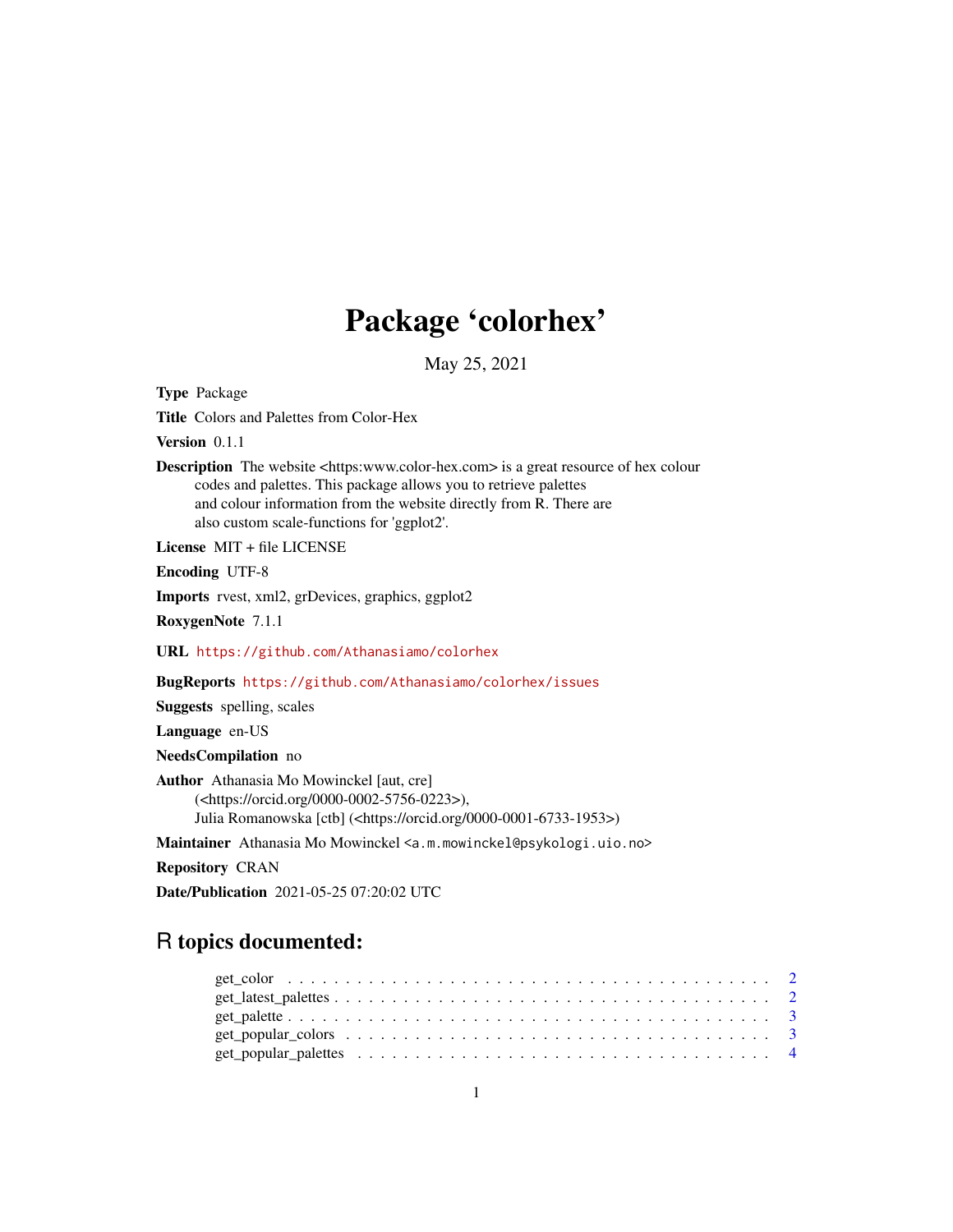<span id="page-1-0"></span>

| Index |  |  |  |  |  |  |  |  |  |  |  |  |  |  |  |  | $\bullet$ |
|-------|--|--|--|--|--|--|--|--|--|--|--|--|--|--|--|--|-----------|

get\_color *Get color information*

#### Description

Get color information from www.color-hex.com of a hex-color.

#### Usage

get\_color(hex)

#### Arguments

hex character string that is a hexidecimal color

#### Value

list of class 'colorhex'

#### Examples

```
get_color("#470f0f")
get_color("#f2f2f2")
```
get\_latest\_palettes *Get latest palettes*

#### Description

Retrieve the most recently made palettes from www.color-hex.com

#### Usage

get\_latest\_palettes()

#### Value

data.frame with name, id and colours

#### Examples

get\_latest\_palettes()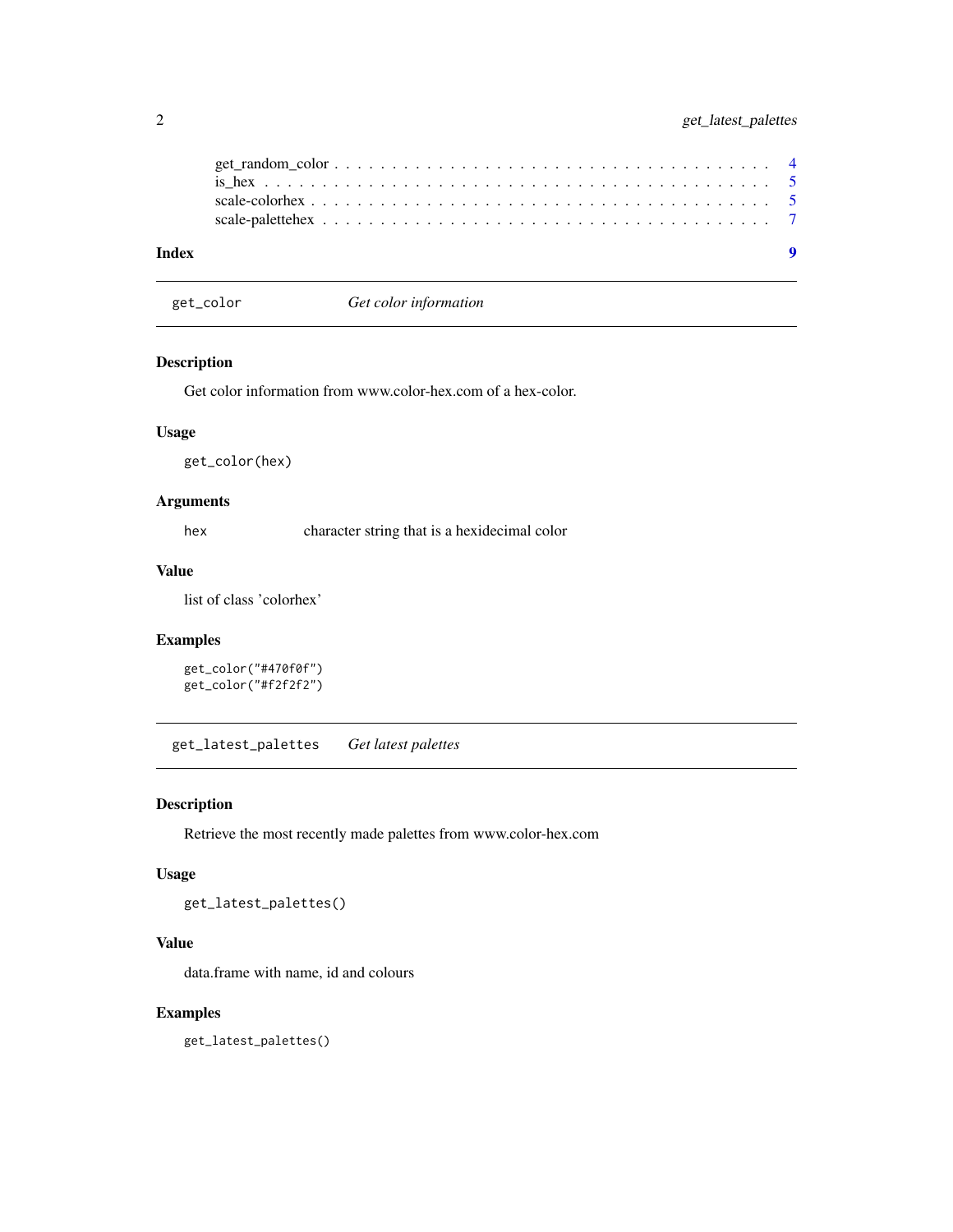<span id="page-2-0"></span>

Get palette information from www.color-hex.com based on the palette id (can be found in the url)

#### Usage

```
get_palette(id)
```
#### Arguments

id numeric id of a palette

#### Value

data.frame with palette information

#### Examples

```
get_palette(103107)
```

```
# Lookup multiple palettes
id <- c(103161, 103107)
get_palette(id)
```
get\_popular\_colors *Get popular colour*

#### Description

www.color-hex.com has a list of colours that have been liked by the most users. This function will retrieve all of these.

#### Usage

get\_popular\_colors()

#### Value

character vector of hex colours

#### Examples

get\_popular\_colors()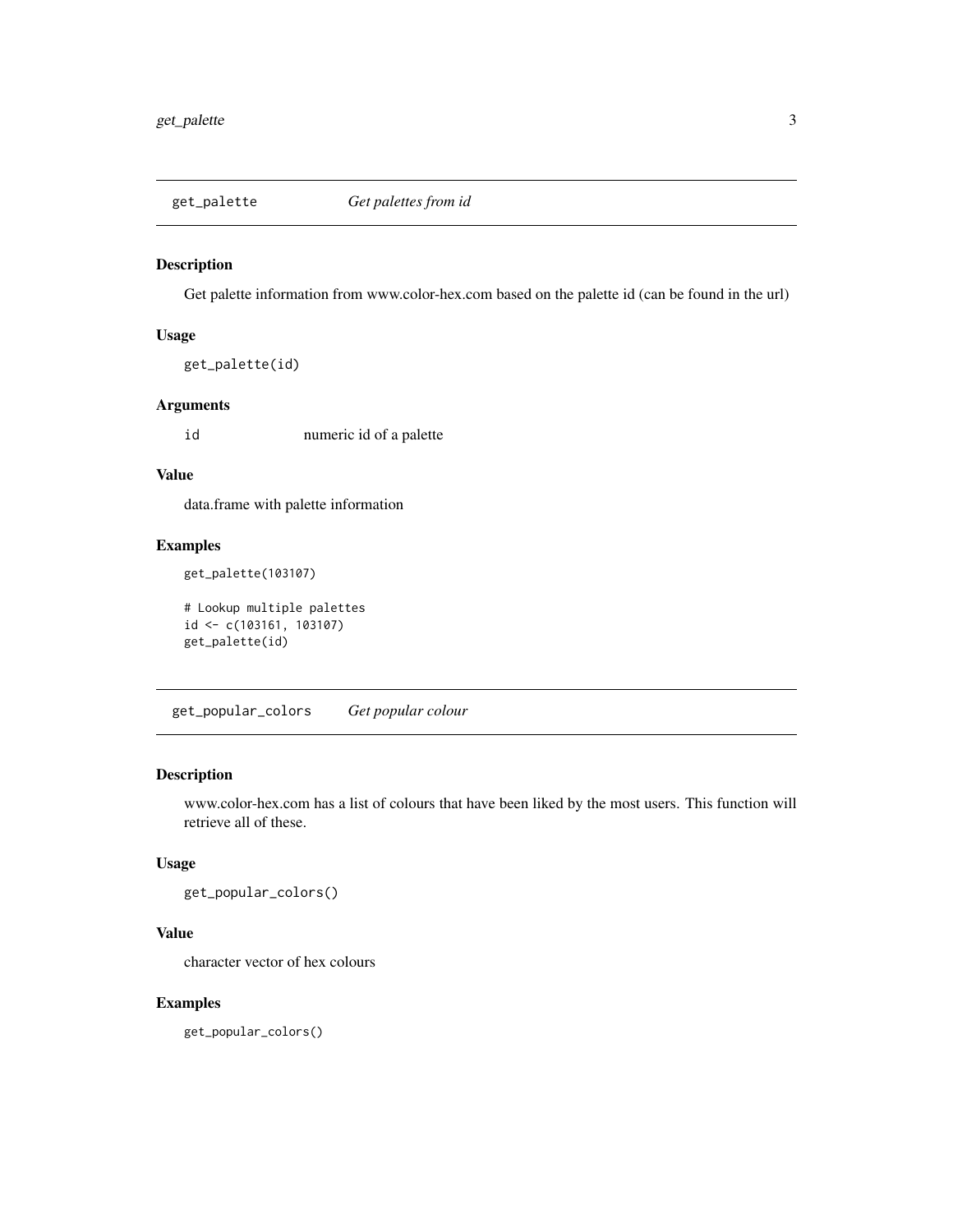<span id="page-3-0"></span>Retrieve the palettes most users have favourited from www.color-hex.com

#### Usage

```
get_popular_palettes()
```
#### Value

data.frame with name, id and colours

#### Examples

```
get_popular_palettes()
```
get\_random\_color *Generate random HEX colour*

#### Description

Generate random HEX colour

#### Usage

get\_random\_color()

#### Value

character hex value

#### Examples

get\_random\_color()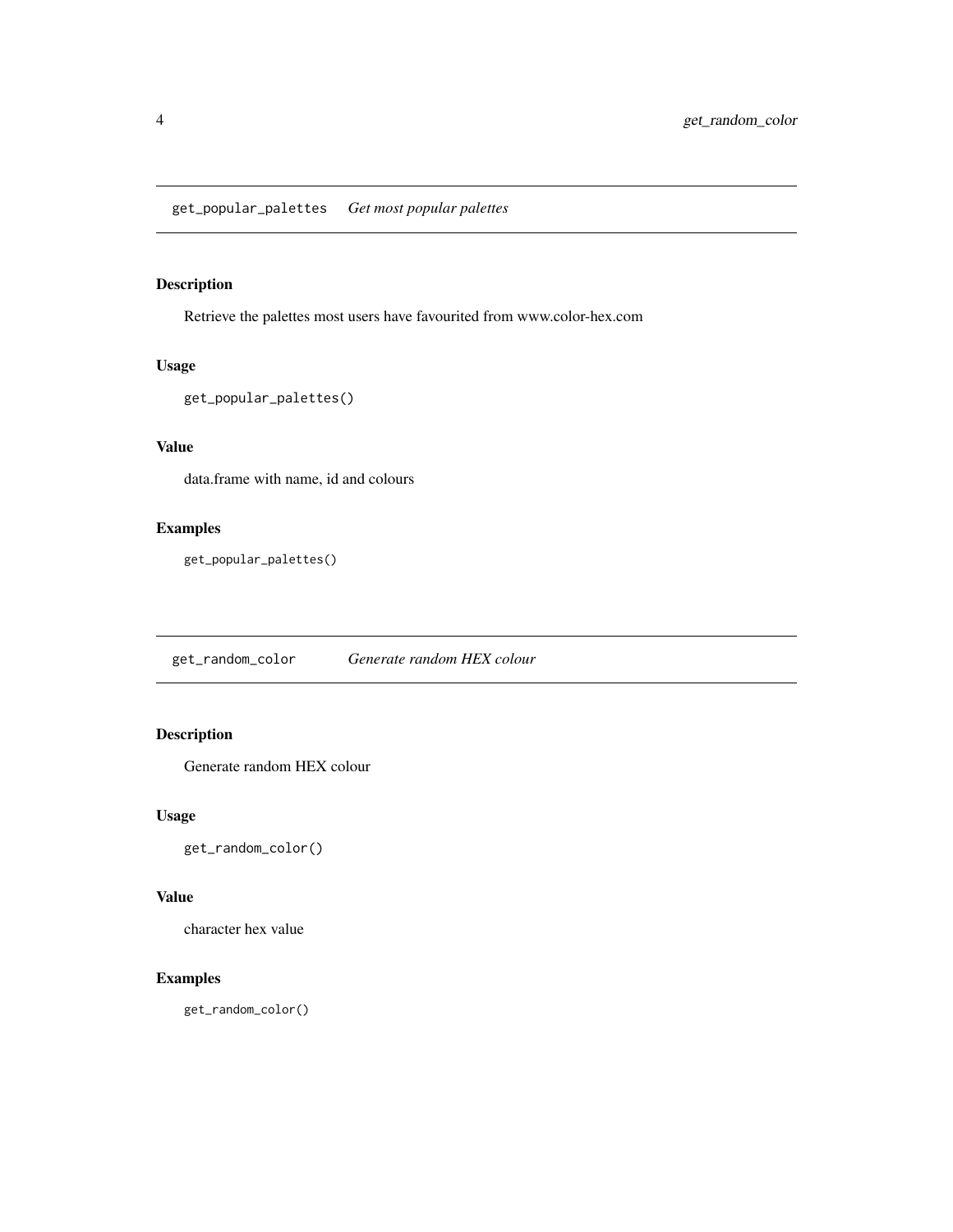<span id="page-4-0"></span>

validate if string is hexidecimal color code

#### Usage

is\_hex(x)

#### Arguments

x hexidecimal character

#### Value

logical. TRUE if object is a hexidecimal code

scale-colorhex *Colour scales for ggplot2*

#### Description

Colour and fill scales for ggplot2 plots, using object of class colorhex as basis for colour choices.

#### Usage

```
scale\_colour\_colorhex_d(x, type = "triadic", reverse = FALSE, ...)scale\_color\_colorscale_fill\_colorhex_d(x, type = "triadic", reverse = FALSE, ...)scale\_colour\_colorhex\_c(x, type = "complementary", reverse = FALSE, ...)scale_color_colorhex_c(x, type = "complementary", reverse = FALSE, ...)
scale_fill_colorhex_c(x, type = "complementary", reverse = FALSE, ...)
```
#### Arguments

| $\mathsf{x}$            | object of class colorhex                                                                                           |
|-------------------------|--------------------------------------------------------------------------------------------------------------------|
| type                    | character. Type of colours to use. One of c("complementary", "triadic" (default),<br>"shades", "tints", "related") |
| reverse                 | logical. If scale should b reversed (default: FALSE)                                                               |
| $\cdot$ $\cdot$ $\cdot$ | arguments to be passed to discrete_scale                                                                           |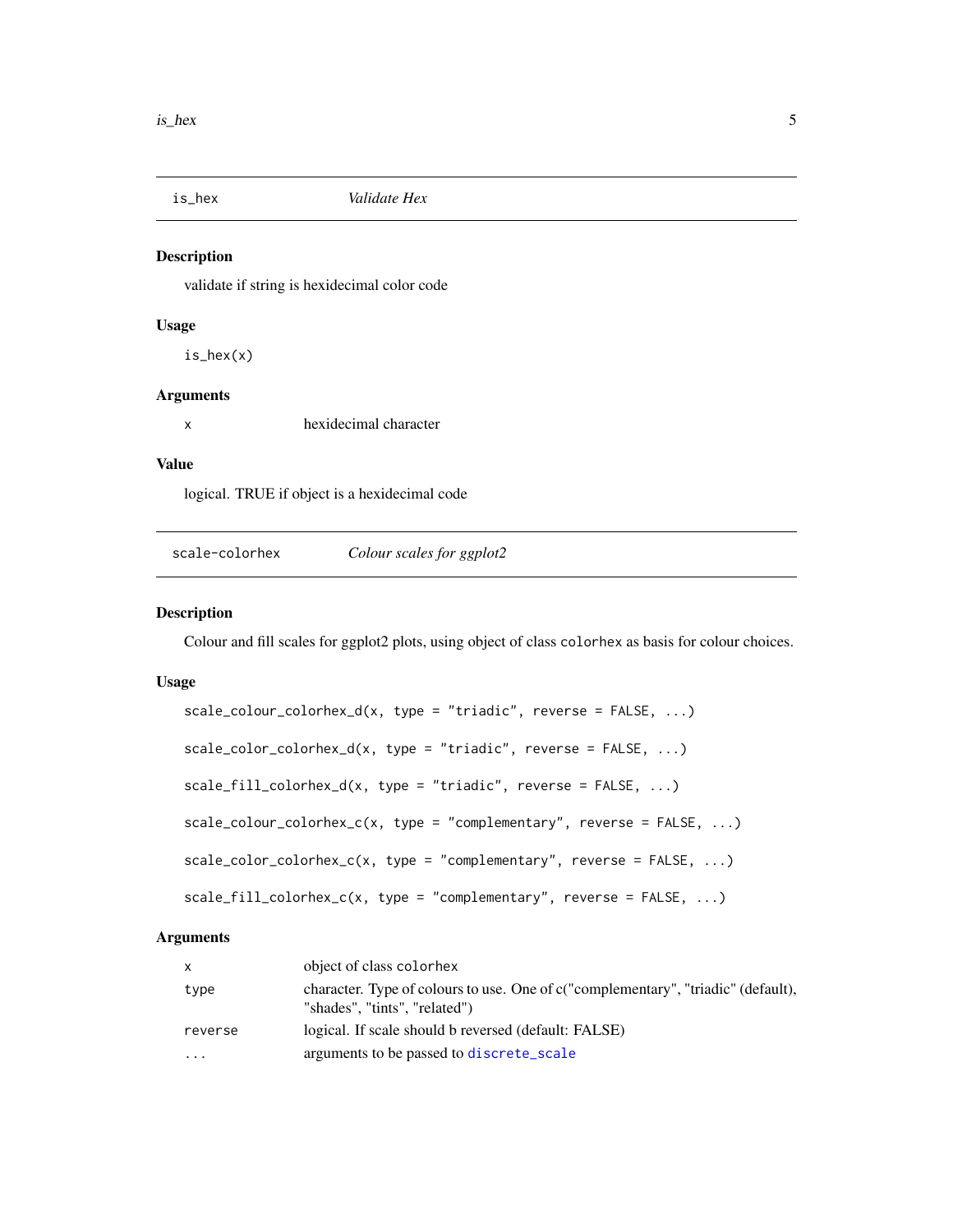#### Details

The colorhex class is a list where there is a variety of extra information on the hex colour selected. This information can be used to create colour scales to be used in ggplot2.

#### Value

a ggplot2-proto

#### Functions

- scale\_colour\_colorhex\_d: Discrete colour scale
- scale\_color\_colorhex\_d: Discrete colour scale
- scale\_fill\_colorhex\_d: Discrete fill scale
- scale\_colour\_colorhex\_c: Continuous colour scale
- scale\_color\_colorhex\_c: Continuous colour scale
- scale\_fill\_colorhex\_c: Continuous fill scale

#### Examples

```
library(ggplot2)
x <- get_color("#008080")
ggplot(mtcars, aes(mpg)) +
   geom\_density(aes(fill = disp, group = disp)) +scale_fill_colorhex_c(x)
ggplot(mtcars, aes(mpg)) +
  geom_density(aes(fill = disp, group = disp)) +
  scale_fill_colorhex_c(x, "tints")
ggplot(mtcars, aes(mpg)) +
  geom_density(aes(fill = disp, group = disp)) +
  scale_fill_colorhex_c(x, "shades")
ggplot(mtcars, aes(mpg, disp, colour = factor(cyl))) +
   geom_point() +
   scale_color_colorhex_d(x, "triadic")
ggplot(mtcars, aes(mpg, disp, colour = factor(cyl))) +
   geom_point() +
   scale_color_colorhex_d(x, "shades")
```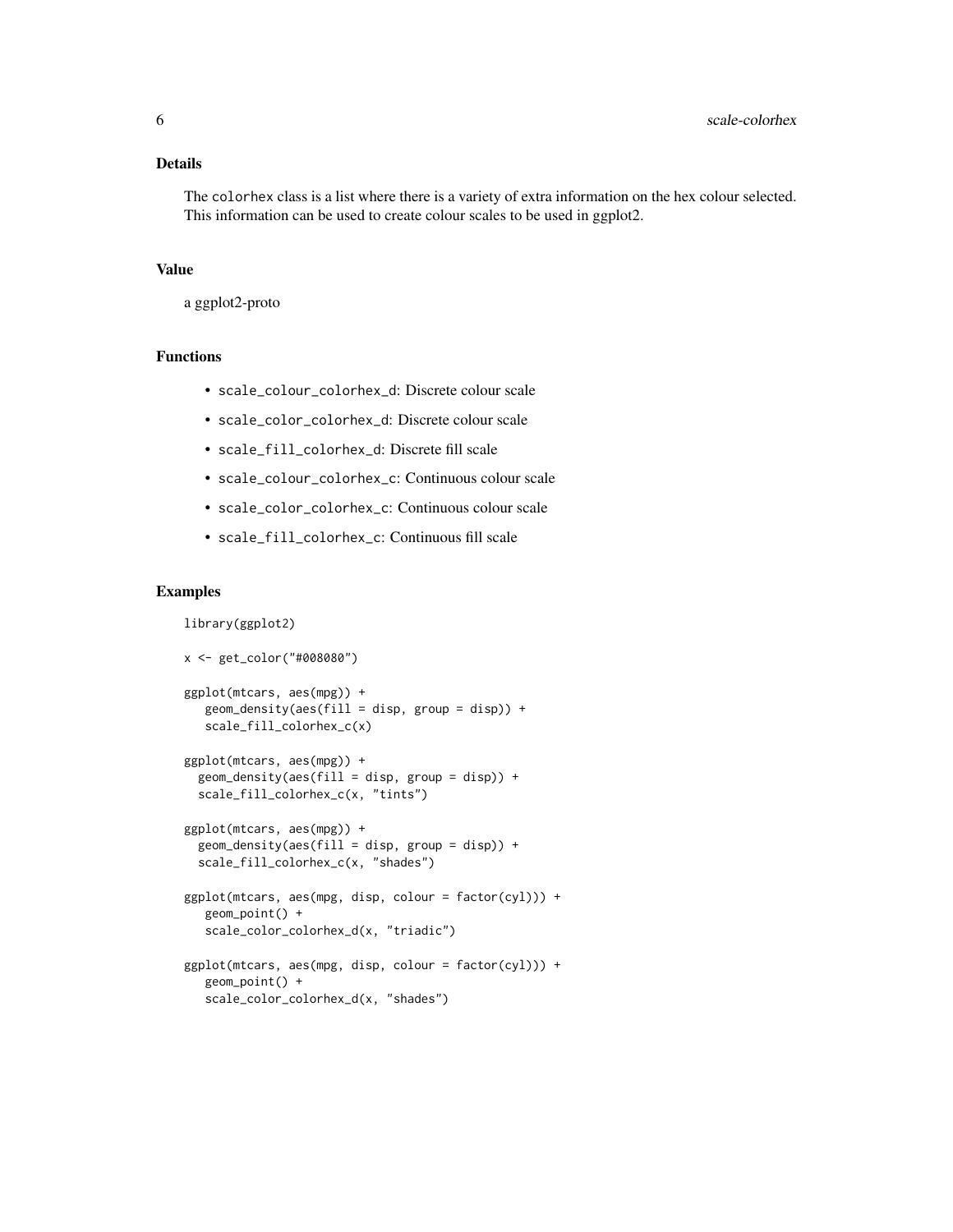<span id="page-6-0"></span>Colour and fill scales for ggplot2 plots, using object of class palettehex.

#### Usage

```
scale\_colour\_palettehex_d(x, which = 1, reverse = FALSE, ...)scale\_color\_palettehex_d(x, which = 1, reverse = FALSE, ...)scale_fill\_palettehex_d(x, which = 1, reverse = FALSE, ...)scale\_colour\_palettehex_c(x, which = 1, reverse = FALSE, ...)scale\_color\_palettehex_c(x, which = 1, reverse = FALSE, ...)scale_fill\_palettehex_c(x, which = 1, reverse = FALSE, ...)
```
#### Arguments

| $\mathsf{x}$ | object of class palettehex                                                             |
|--------------|----------------------------------------------------------------------------------------|
| which        | selection of which palette of a set to choose. Either by name, id or numeric<br>index. |
| reverse      | logical. If scale should b reversed (default: FALSE)                                   |
| $\cdot$      | arguments to be passed to discrete_scale                                               |

#### Details

The palettehex class is a data.frame of many palettes. This function takes such a data.frame and a choice of palette by name, id or numeric index can be made for the scale.

#### Value

ggplot2-proto

#### Functions

- scale\_colour\_palettehex\_d: Discrete colour scale
- scale\_color\_palettehex\_d: Discrete colour scale
- scale\_fill\_palettehex\_d: Discrete fill scale
- scale\_colour\_palettehex\_c: Continuous colour scale
- scale\_color\_palettehex\_c: Continuous colour scale
- scale\_fill\_palettehex\_c: Continuous fill scale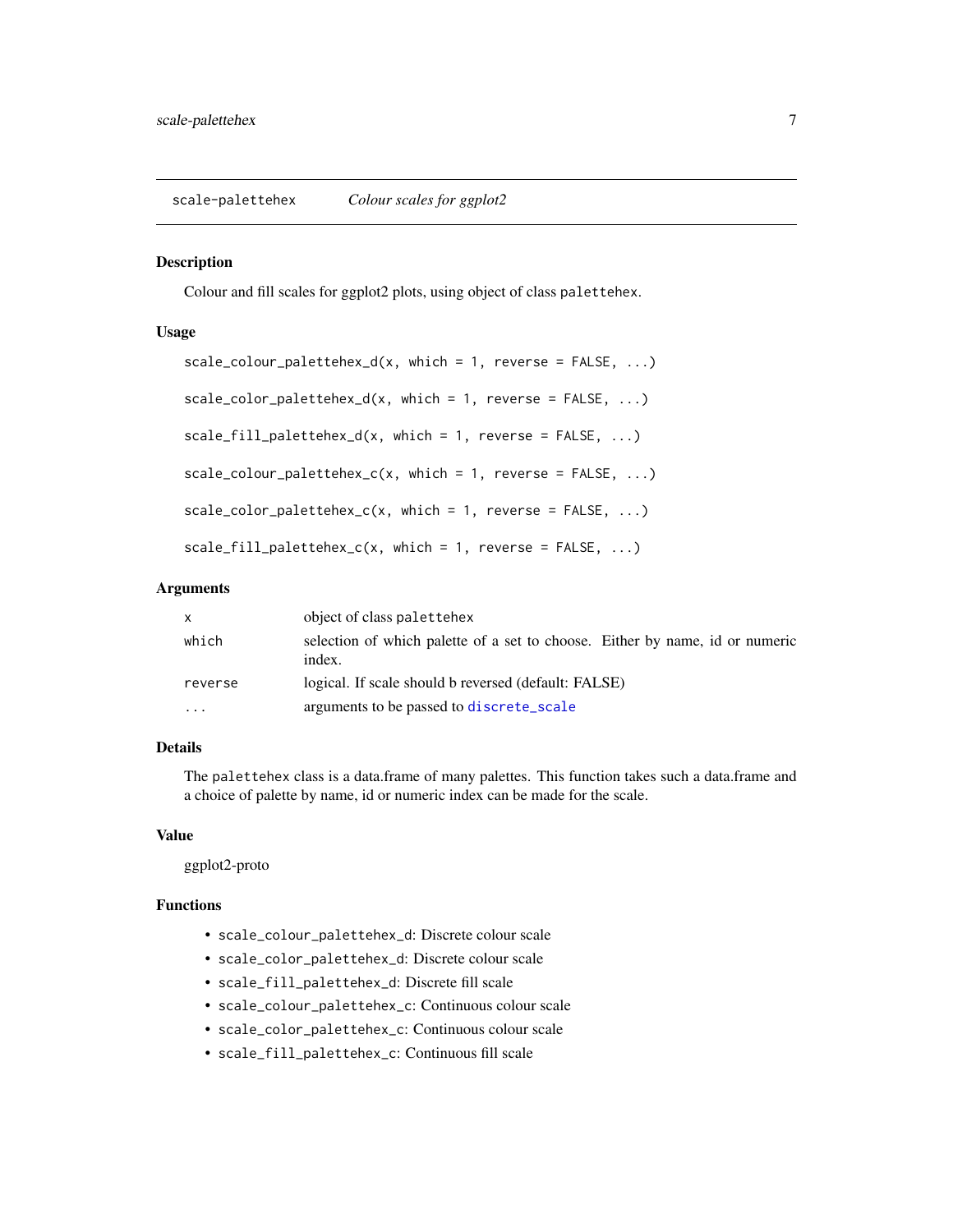#### Examples

```
library(ggplot2)
x <- get_popular_palettes()
ggplot(mtcars, aes(mpg)) +
   geom_density(aes(fill = disp, group = disp)) +
   scale_fill_palettehex_c(x)
ggplot(mtcars, aes(mpg)) +
  geom_density(aes(fill = disp, group = disp)) +
  scale_fill_palettehex_c(x, 3)
ggplot(mtcars, aes(mpg, disp, colour = factor(cyl))) +
   geom_point() +
   scale_color_palettehex_d(x)
ggplot(mtcars, aes(mpg, disp, colour = factor(cyl))) +
   geom_point() +
   scale_color_palettehex_d(x, 1872)
```